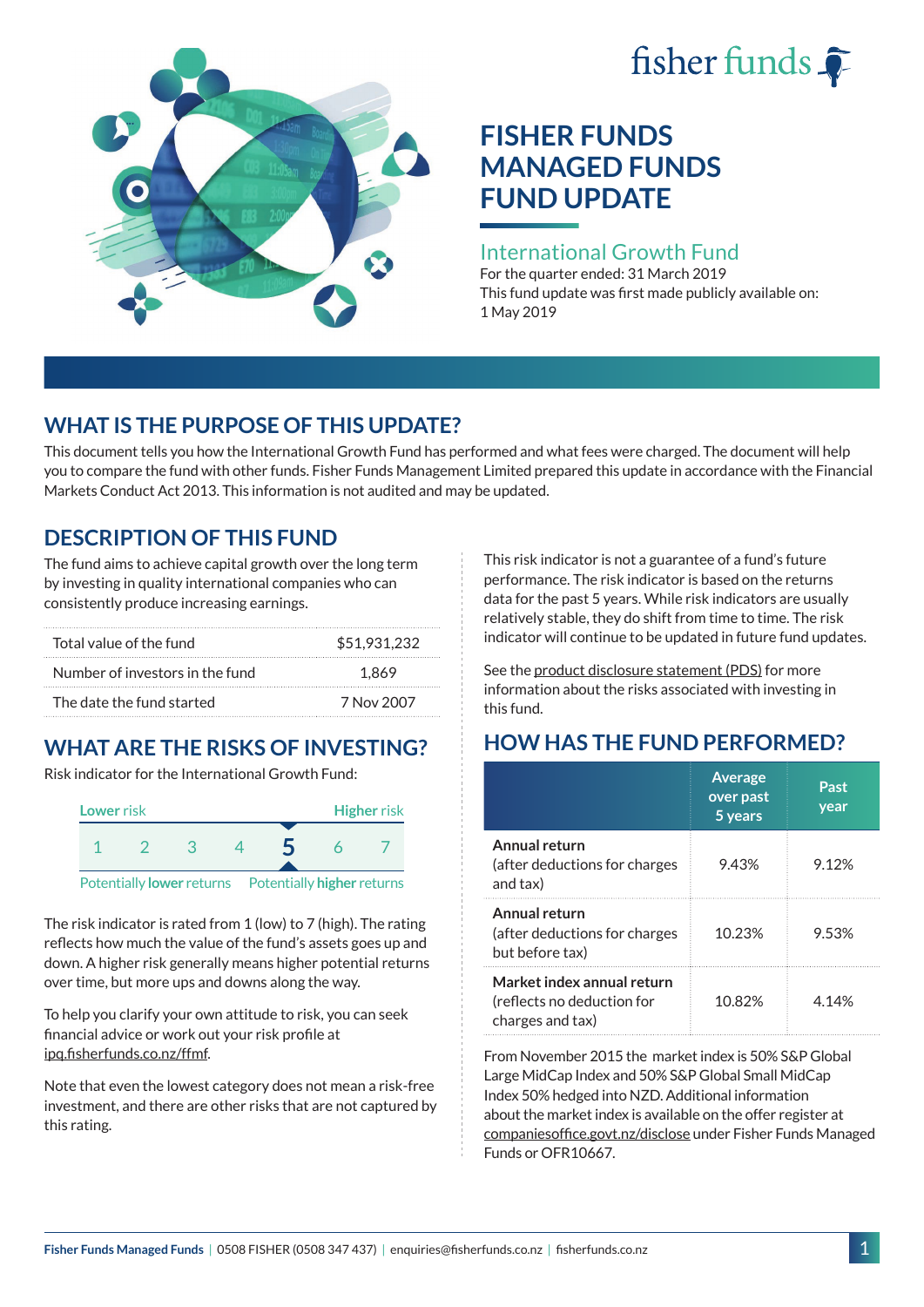## **ANNUAL RETURN GRAPH**



This shows the return after fund charges and tax for each of the last 10 years ending 31 March. The last bar shows the average annual return for the last 10 years, up to 31 March 2019.

**Important:** This does not tell you how the fund will perform in the future.

Returns in this update are after tax at the highest prescribed investor rate (PIR) of tax for an individual New Zealand resident. Your tax may be lower. The market index return reflects no deduction for charges and tax.

#### **WHAT FEES ARE INVESTORS CHARGED?**

Investors in the International Growth Fund are charged fund charges that include GST. In the year to 31 March 2018 these were:

|                                                       | % of net asset value |
|-------------------------------------------------------|----------------------|
| <b>Total fund charges</b>                             | 303%                 |
| Which are made up of:                                 |                      |
| <b>Total management and</b><br>administration charges | 3.03%                |
| Inding:                                               |                      |
| Manager's basic fee                                   | 1.27%                |
| Other management and<br>administration charges        | 0.21%                |
| Total performance-based fees <sup>1</sup>             | 1 55%                |

Small differences in fees and charges can have a big impact on your investment over the long term.

#### **EXAMPLE OF HOW THIS APPLIES TO AN INVESTOR**

Katie had \$10,000 in the fund at the start of the year and did not make any further contributions. At the end of the year, Katie received a return after fund charges were deducted of \$912 (that is 9.12% of her initial \$10,000). Katie did not pay other charges. This gives Katie a total return after tax of \$912 for the year.

# **WHAT DOES THE FUND INVEST IN?**

#### **Actual investment mix**

This shows the types of assets that the fund invests in.



#### **Target investment mix**

This shows the mix of assets that the fund generally intends to invest in.